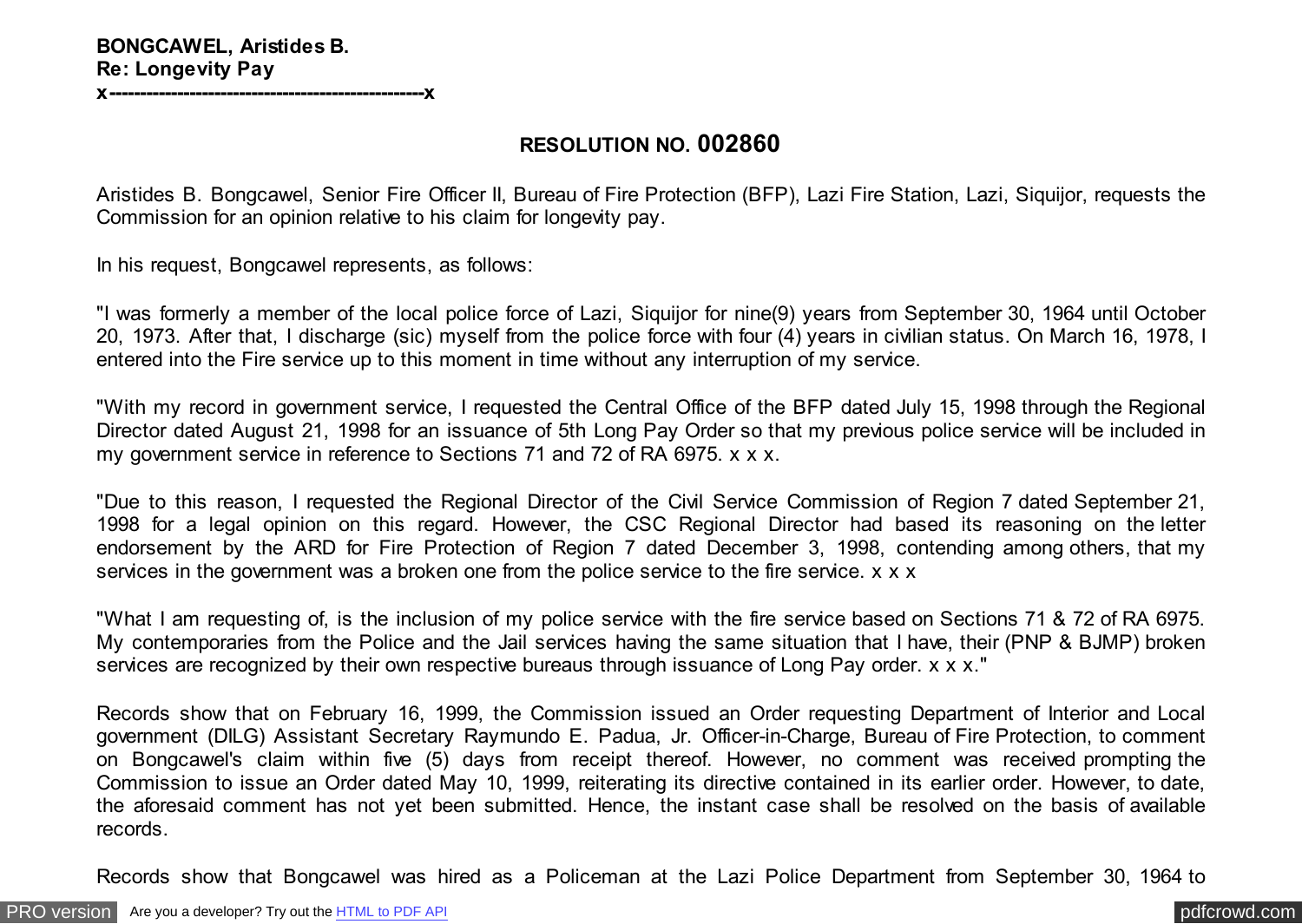October 20, 1973. He was on indefinite leave of absence from October 21, 1973 to January 1, 1974. Thereafter on January 2, 1974 he was considered resigned from the service. On March 16, 1978, he was employed at the Lazi Integrated National Police as a Fireman. To date, he is currently holding the position of Senior Fire officer II and presently assigned at the Lazi Fire Station.

A careful perusal of the service record of Bongcawel clearly reveals that his services rendered from the police service was a broken one. Be that as it may, the Commission is inclined to grant favorably the instant request of Bongcawel.

Sections 71 and 72 of Republic Act No. 6975 otherwise known as "An Act Establishing the Philippine National Police Under Reorganized Department of the Interior and Local government and For Other Purposes" provide, as follows:

"Sec. 71. Longevity Pay and Allowances.- Uniformed personnel of the Department shall be entitled to a longevity pay of ten (10) % of their basic monthly salaries for every five (5) years of service, which shall be reckoned from the date of the personnel's original appointment in the AFP, or appointment in the police, fire, jail or other allied services prior to the integration of the PC and the INP x x x.

"Sec. 72. Active Service. - For Purposes of this Act, active service of the uniformed personnel shall refer to services rendered as an officer and non - officer , cadet, trainee or draftee in the PNP, Fire or Jail Force or in the municipal police prior to the integration of the PC-INP or in the AFP x x x."

The aforequoted provisions of RA 6975 are explicit that a longevity pay equivalent to ten percent (10%) of the basic monthly salary shall only be granted to the uniformed personnel of the police, fire, jail or other allied services prior to the integration of the Philippine Constabulary (PC) and the Integrated National Police (INP) after every five (5) years of service reckoned from the date of issuance of the personnel's original appointment. As clearly spelled out in Section 72, ibid,., active service of the uniformed personnel includes services rendered in the municipal police prior to the integration of the PC-INP.

Based on the foregoing, it follows that the only criterion for the grant of a longevity pay is the five (5) -year service requirement rendered by virtue of an original appointment validly issued to a uniformed personnel. The law does not distinguish whether the said service requirement be rendered continuously or unbroken. It is a well recognized rule that where the law does not distinguish, courts should not distinguish (Commissioner of Internal Revenue v. Commission on Audit, 218 SCRA 203). In other words, there should be no distinction in the application of a statute where non is indicated ( Lo Cham v. Ocampo, 77 Phil. 636).

In the instant case, while it is conceded that the services rendered by Bongcawel from the police department to the fire department was broken, the same cannot, however, deprive him of the grant of longevity pay in view of the foregoing discussion. In fine, Bongcawel's services as a municipal policeman at the Lazi Police Station from September 30, 1964 to October 20, 1973 should be considered for purposes of computing his longevity pay.